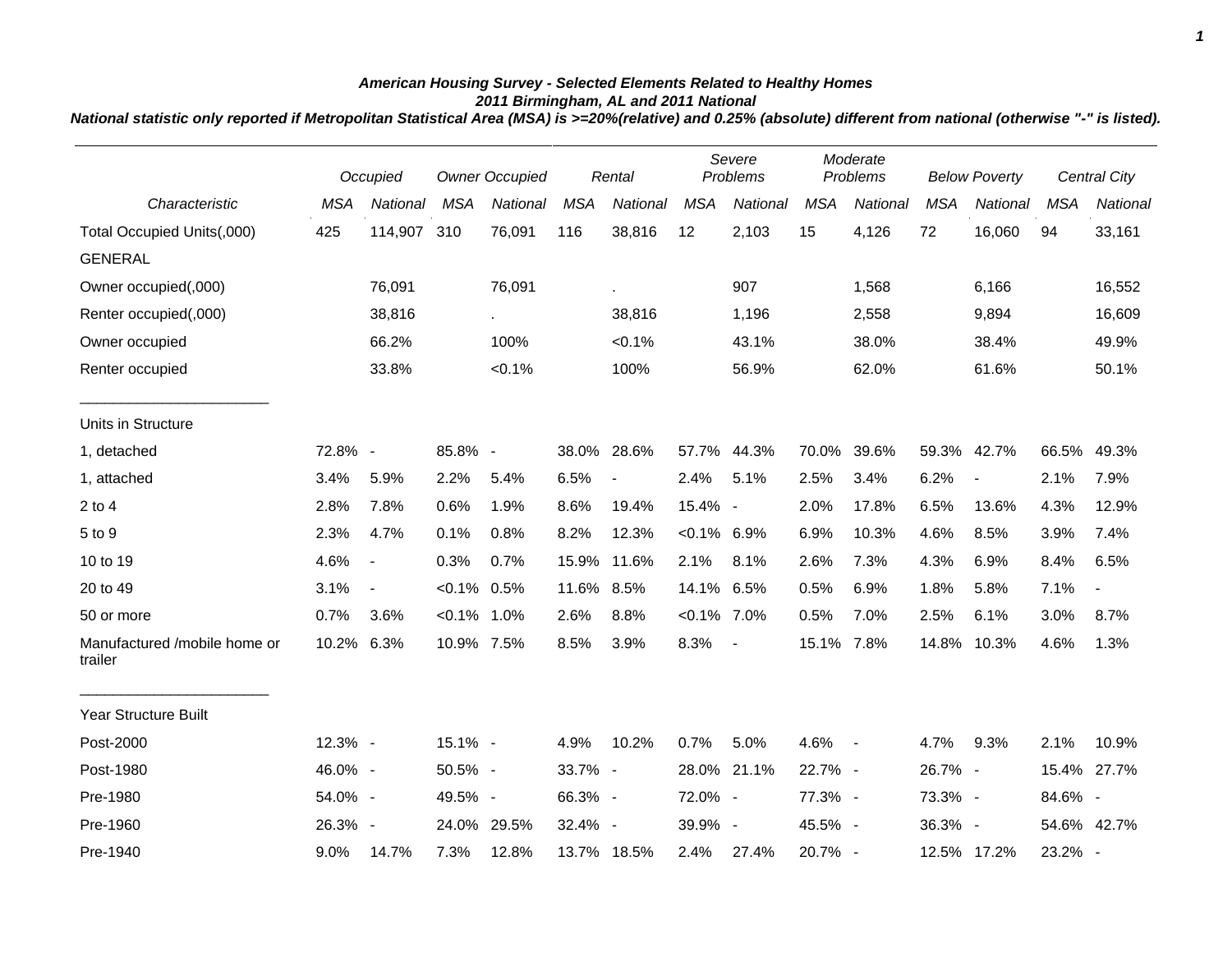|                                                        |         | Occupied                 |         | <b>Owner Occupied</b>    |            | Rental                   |            | Severe<br>Problems       |            | Moderate<br>Problems     |            | <b>Below Poverty</b>     |            | Central City |  |
|--------------------------------------------------------|---------|--------------------------|---------|--------------------------|------------|--------------------------|------------|--------------------------|------------|--------------------------|------------|--------------------------|------------|--------------|--|
| Characteristic                                         | MSA     | National                 | MSA     | National                 | <b>MSA</b> | National                 | <b>MSA</b> | National                 | <b>MSA</b> | National                 | <b>MSA</b> | National                 | <b>MSA</b> | National     |  |
| Foundation (for 1-unit not<br>manufactured)            |         |                          |         |                          |            |                          |            |                          |            |                          |            |                          |            |              |  |
| 1-Unit not manufactured(,000)                          | 324     | 80,505                   | 273     | 66,752                   | 52         | 13,753                   | 7          | 1,040                    | 11         | 1,772                    | 47         | 7,844                    | 64         | 18,949       |  |
| With a basement under all of<br>house                  |         | 25.9% 32.7%              |         | 28.1% 34.4%              | 14.2%      | 24.0%                    | 6.6%       | 32.2%                    |            | 10.8% 22.1%              | 18.7%      | 27.3%                    |            | 20.7% 31.9%  |  |
| With a basement under part of<br>house                 | 10.8% - |                          | 11.5% - |                          | 6.7%       | $\overline{\phantom{a}}$ | 8.6%       | $\overline{\phantom{a}}$ | 8.2%       | $\overline{\phantom{a}}$ | 5.4%       | 7.3%                     | 11.4% 8.1% |              |  |
| With a crawl space                                     | 35.1%   | 22.1%                    | 34.9%   | 21.4%                    |            | 36.2% 25.3%              | 31.0%      | 24.1%                    |            | 56.1% 40.2%              | 39.9%      | 25.9%                    | 37.4%      | 20.2%        |  |
| On a concrete slab                                     | 27.3%   | 33.1%                    | 24.7%   | 31.5%                    | 41.0% -    |                          | 51.8%      | 29.7%                    | 21.8%      | $\sim$                   | 35.0% -    |                          | 29.3%      | 38.2%        |  |
| In some other way                                      | 1.0%    | 1.6%                     | 0.8%    | 1.4%                     | 1.8%       | 2.4%                     | 2.0%       | 6.1%                     | 3.1%       | 5.3%                     | 1.0%       | 3.2%                     | 1.2%       | 1.6%         |  |
| <b>EXTERIOR</b>                                        |         |                          |         |                          |            |                          |            |                          |            |                          |            |                          |            |              |  |
| <b>External Building Conditions (non</b><br>multiunit) |         |                          |         |                          |            |                          |            |                          |            |                          |            |                          |            |              |  |
| Sagging roof                                           | 3.8%    | 2.0%                     | 3.0%    | 1.8%                     | 8.0%       | 2.9%                     | 29.5% 9.0% |                          |            | 27.5% 11.4%              | 9.6%       | 3.8%                     | 13.3% 2.4% |              |  |
| Missing roofing material                               | 5.0%    | 3.6%                     | 4.5%    | 3.4%                     | 7.5%       | 4.1%                     | 9.1%       | $\blacksquare$           | 24.0%      | 14.3%                    | 10.1%      | 5.8%                     | 6.9%       | 3.8%         |  |
| Hole in roof                                           | 2.6%    | 1.5%                     | 1.9%    | 1.3%                     | 6.4%       | 2.4%                     | 9.3%       |                          |            | 27.0% 11.9%              | 7.9%       | 3.4%                     | 5.3%       | 1.9%         |  |
| Missing bricks, siding, other<br>outside wall material | 2.9%    | $\overline{\phantom{a}}$ | 2.6%    |                          | 4.4%       |                          | 8.1%       | 10.7%                    | 16.8% -    |                          | 5.5%       | $\overline{\phantom{a}}$ | 6.5%       | 3.2%         |  |
| Sloping outside walls                                  | 1.8%    | 1.2%                     | 1.1%    | $\blacksquare$           | 5.4%       | 2.2%                     | 8.4%       | 5.9%                     | 23.9%      | 8.4%                     | 5.8%       | 2.3%                     | 5.3%       | 1.5%         |  |
| Boarded up windows                                     | 1.5%    | 1.0%                     | 0.9%    | $\blacksquare$           | 4.4%       | 1.6%                     | 2.5%       | 4.5%                     | 9.9%       | 6.1%                     | 5.5%       | 2.6%                     | 3.6%       | 1.5%         |  |
| Broken windows                                         | 6.1%    | 4.2%                     | 4.5%    | $\overline{\phantom{a}}$ | 13.7%      | 6.6%                     | 8.9%       | 14.1%                    | 20.5% -    |                          | 10.6% -    |                          | 8.2%       | 4.8%         |  |
| Bars on windows                                        | 5.7%    | 2.9%                     | 5.9%    | 2.7%                     | 4.7%       | $\overline{\phantom{a}}$ | 2.7%       | 4.2%                     | 6.9%       |                          | 6.4%       | 4.8%                     | 22.0%      | 8.9%         |  |
| Foundation crumbling or has open 7.6%<br>crack or hole |         | 5.4%                     | 6.3%    |                          | 14.1%      | 6.8%                     |            | 30.3% 15.0%              | 17.9%      |                          | 19.0% 8.4% |                          | 12.6% 6.4% |              |  |
| None of the above                                      | 74.7% - |                          | 77.6% - |                          |            | 60.4% 76.8%              | 54.2% -    |                          |            | 41.0% 50.3%              |            | 58.5% 72.3%              |            | 46.6% 75.3%  |  |
| None of the above(excluding bars) 79.1% -              |         |                          | 82.2% - |                          |            | 63.5% 79.5%              | 56.0% -    |                          |            | 41.4% 53.3%              |            | 61.3% 75.6%              |            | 64.6% 81.9%  |  |
| Water Leakage During Last 12<br>Months                 |         |                          |         |                          |            |                          |            |                          |            |                          |            |                          |            |              |  |

*2*

٠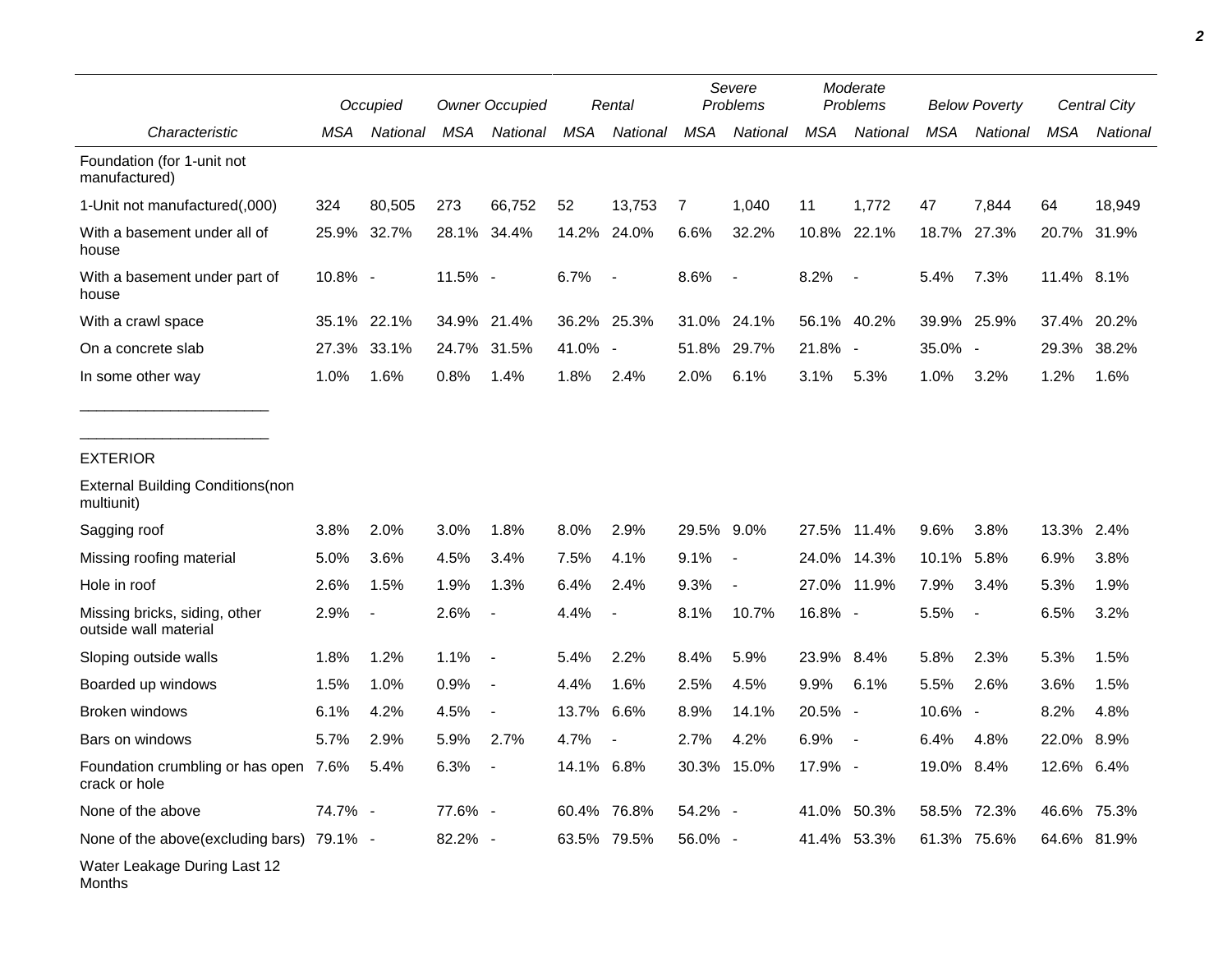|                                         |         | Occupied                 |         | <b>Owner Occupied</b>    |       | Rental                   |            | Severe<br>Problems       |            | Moderate<br>Problems |         | <b>Below Poverty</b>     |            | Central City   |  |
|-----------------------------------------|---------|--------------------------|---------|--------------------------|-------|--------------------------|------------|--------------------------|------------|----------------------|---------|--------------------------|------------|----------------|--|
| Characteristic                          | MSA     | National                 | MSA     | National                 | MSA   | National                 | <b>MSA</b> | National                 | MSA        | National             | MSA     | National                 | <b>MSA</b> | National       |  |
| With leakage from outside<br>structure  | 11.0% - |                          | 10.4% - |                          | 12.6% | 9.8%                     |            | 28.6% 17.4%              |            | 40.5% 29.4%          | 15.1%   | 11.6%                    | 12.7% -    |                |  |
| Roof                                    | 8.2%    | 5.7%                     | 7.8%    | 6.1%                     | 9.4%  | 4.9%                     | 11.8% -    |                          | 34.0%      | 16.8%                | 10.9%   | 6.5%                     | 9.6%       | 5.9%           |  |
| <b>Basement leak</b>                    | 0.9%    | 2.8%                     | 1.1%    | 3.4%                     | 0.5%  | 1.4%                     | 1.8%       | 2.5%                     | 2.6%       | 5.1%                 | 0.6%    | 1.9%                     | 1.0%       | 2.6%           |  |
| Walls, closed windows, or doors<br>leak | 1.9%    | $\overline{\phantom{a}}$ | 1.5%    | $\overline{\phantom{a}}$ | 3.0%  | $\blacksquare$           | 16.2% 4.7% |                          | 6.8%       | 8.9%                 | 4.4%    | 2.8%                     | 2.3%       | 2.9%           |  |
| Other or Unknown exterior Leak          | 0.6%    | 1.2%                     | 0.6%    | 1.1%                     | 0.6%  | 1.3%                     | 3.0%       | $\overline{\phantom{a}}$ | 0.9%       | 3.3%                 | 0.5%    | 1.3%                     | 0.3%       | 1.4%           |  |
| <b>INTERIOR</b>                         |         |                          |         |                          |       |                          |            |                          |            |                      |         |                          |            |                |  |
| Damage                                  |         |                          |         |                          |       |                          |            |                          |            |                      |         |                          |            |                |  |
| Holes in floors                         | 1.6%    | 1.0%                     | 0.9%    | $\overline{\phantom{a}}$ | 3.6%  | 1.6%                     | 22.9% 7.2% |                          | 12.6% 9.9% |                      | 5.8%    | 2.1%                     | 2.7%       | 1.3%           |  |
| Open cracks or holes                    | 7.3%    | 5.2%                     | 4.7%    |                          | 14.2% | 7.1%                     | 27.7%      | 18.1%                    | $30.6\%$ - |                      | 16.4%   | 8.6%                     | 12.6%      | 6.7%           |  |
| Broken plaster or peeling paint         | 3.0%    | 2.1%                     | 2.4%    | 1.5%                     | 4.6%  | 3.1%                     | 22.6% 8.3% |                          | 18.2% -    |                      | 7.1%    | 3.4%                     | 5.9%       | 3.2%           |  |
| Water Leakage During Last 12<br>Months  |         |                          |         |                          |       |                          |            |                          |            |                      |         |                          |            |                |  |
| With leakage from inside structure      | 10.0% - |                          | 8.0%    | $\overline{\phantom{a}}$ |       | 15.4% 11.2%              | 12.0%      | 16.2%                    |            | 19.7% 25.1%          | 8.4%    | 11.0%                    | 12.2% -    |                |  |
| Fixtures backed up or overflowed        | 2.1%    | $\overline{\phantom{a}}$ | 1.8%    | $\blacksquare$           | 2.8%  | $\overline{\phantom{a}}$ | 4.3%       | $\blacksquare$           | $9.5\%$    | 6.6%                 | 2.5%    | $\overline{\phantom{a}}$ | 2.2%       |                |  |
| Pipes leaked                            | 4.0%    | $\overline{\phantom{a}}$ | 2.3%    | 2.9%                     | 8.4%  | 4.9%                     | 8.5%       | $\overline{\phantom{a}}$ | 7.3%       | 12.5%                | 4.7%    | $\overline{\phantom{a}}$ | 4.0%       |                |  |
| Broken water heater                     | 1.1%    | 0.8%                     | 1.0%    | $\blacksquare$           | 1.5%  | 0.8%                     | 1.8%       | 1.4%                     | 2.4%       | $\blacksquare$       | 0.9%    | $\overline{\phantom{a}}$ | 0.7%       | $\blacksquare$ |  |
| Other or Unknown                        | 3.1%    | 2.4%                     | 3.0%    | 1.8%                     | 3.5%  | $\blacksquare$           | 0.6%       | 3.2%                     | 1.4%       | 6.0%                 | 0.9%    | 3.0%                     | 5.3%       | 2.9%           |  |
|                                         |         |                          |         |                          |       |                          |            |                          |            |                      |         |                          |            |                |  |
| Rodents                                 |         |                          |         |                          |       |                          |            |                          |            |                      |         |                          |            |                |  |
| Signs of rats in last 3 mon.            | 1.4%    | 1.0%                     | 1.4%    | 0.9%                     | 1.6%  | $\overline{\phantom{a}}$ | 4.1%       |                          | 4.2%       |                      | 2.7%    | 1.8%                     | 2.0%       | 1.4%           |  |
| Signs of mice in last 3 mon.            | 10.7% - |                          | 11.7% - |                          | 8.2%  | 10.0%                    | 7.2%       | 17.7%                    |            | 27.5% 20.0%          | 15.1% - |                          | 14.3% 9.9% |                |  |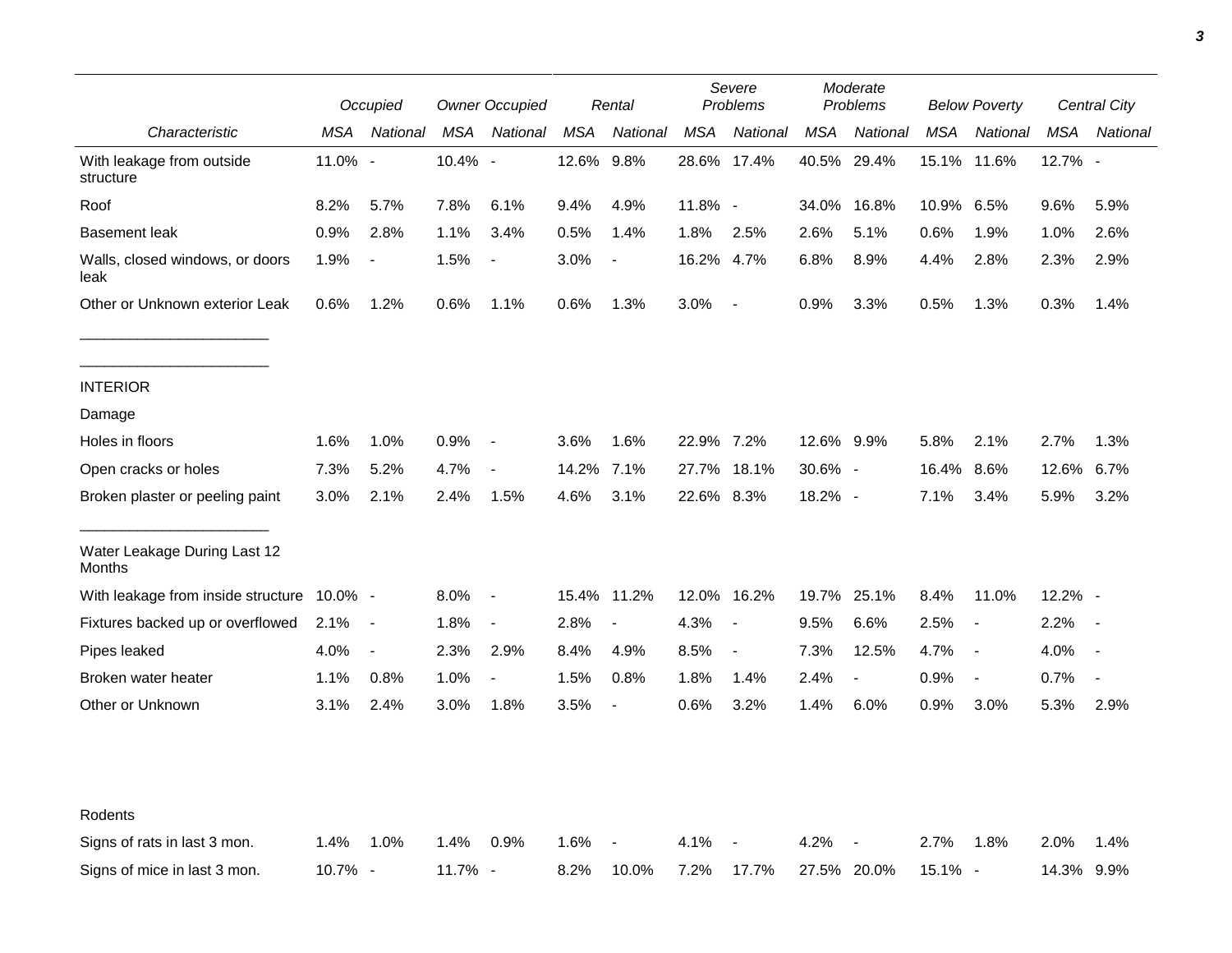|                                                           | Occupied       |                          | <b>Owner Occupied</b> |                          | Rental         |                          | Severe<br>Problems |             | Moderate<br>Problems |                          | <b>Below Poverty</b> |                          | <b>Central City</b> |                          |
|-----------------------------------------------------------|----------------|--------------------------|-----------------------|--------------------------|----------------|--------------------------|--------------------|-------------|----------------------|--------------------------|----------------------|--------------------------|---------------------|--------------------------|
| Characteristic                                            | <b>MSA</b>     | National                 | MSA                   | National                 | MSA            | National                 | <b>MSA</b>         | National    | <b>MSA</b>           | National                 | <b>MSA</b>           | National                 | MSA                 | National                 |
| Signs of rodents, not sure which<br>kind in last 3 mon.   | 1.7%           | 0.6%                     | 0.8%                  | 0.5%                     | 4.3%           | 0.8%                     | 12.9%              | 1.5%        | 12.9%                | 1.6%                     | 7.2%                 | 1.0%                     | 5.0%                | 0.7%                     |
| Electrical                                                |                |                          |                       |                          |                |                          |                    |             |                      |                          |                      |                          |                     |                          |
| No electrical wiring                                      | $< 0.1\%$ 0.1% |                          | $< 0.1\%$ 0.1%        |                          | $< 0.1\%$ 0.2% |                          | $< 0.1\%$ 3.2%     |             | $< 0.1\%$ 0.1%       |                          | $< 0.1\%$ 0.3%       |                          | $< 0.1\%$ 0.1%      |                          |
| Exposed wiring                                            | 1.1%           | 1.6%                     | 0.9%                  | 1.3%                     | 1.7%           | 2.1%                     | 2.6%               | 6.2%        | 3.8%                 |                          | 2.1%                 |                          | 0.9%                | 1.6%                     |
| Rooms without electric outlets                            | 1.6%           | 0.8%                     | 1.7%                  | 0.6%                     | 1.4%           | $\overline{\phantom{a}}$ | 3.1%               | 6.5%        | 3.4%                 | 2.2%                     | 2.0%                 | 1.4%                     | 1.6%                | 1.0%                     |
| Fuses/breakers blown in last 3<br>mon.                    | 11.1% -        |                          | 8.9%                  | $\overline{a}$           | 17.1% 9.4%     |                          |                    | 34.1% 14.7% | 15.1% -              |                          | 14.0% 9.1%           |                          | 14.5%               | 9.6%                     |
| Sanitation                                                |                |                          |                       |                          |                |                          |                    |             |                      |                          |                      |                          |                     |                          |
| Lacking complete kitchen facilities                       | 0.8%           | 1.7%                     | 0.3%                  | 0.6%                     | 2.4%           | 4.0%                     | 13.7% 8.4%         |             |                      | 13.2% 44.4%              | 2.9%                 | $\overline{\phantom{a}}$ | 2.7%                |                          |
| Lacking some or all plumbing<br>facilities                | 2.2%           | 1.3%                     | 1.3%                  | 0.8%                     | 4.6%           | 2.1%                     | 79.5% -            |             | $< 0.1\%$ 0.0%       |                          | 5.4%                 | 2.1%                     | 6.0%                | 1.8%                     |
| Water not safe to drink                                   | 4.1%           | 8.3%                     | 3.8%                  | 6.2%                     | 4.8%           | 12.3%                    | 3.2%               | 14.7%       | 3.3%                 | 14.9%                    | 2.4%                 | 13.1%                    | 8.8%                |                          |
| Water stoppage in last 3 mon.                             | 3.6%           | $\overline{\phantom{a}}$ | 3.4%                  | $\blacksquare$           | 4.4%           | $\overline{\phantom{a}}$ | 4.1%               | 8.3%        | 8.1%                 | $\overline{\phantom{a}}$ | 3.2%                 | 4.8%                     | 4.6%                | $\overline{\phantom{a}}$ |
| No flush toilets working some time 1.3%<br>in last 3 mon. |                | 1.9%                     | 0.9%                  | $\overline{\phantom{a}}$ | 2.3%           | 3.4%                     | 8.1%               | 5.7%        | 9.9%                 | $\blacksquare$           | 3.6%                 | $\overline{\phantom{a}}$ | 1.4%                | 2.5%                     |
| With sewage disposal breakdowns 1.7%<br>in last 3 mon.    |                | $\sim$ $-$               | 1.0%                  | $\blacksquare$           | 3.7%           | 1.7%                     | 13.9% 3.7%         |             | 3.8%                 | 5.0%                     | 4.1%                 | 2.0%                     | 4.1%                | 1.6%                     |
| Septic tank, cesspool, chemical<br>toilet                 |                | 33.7% 19.6%              |                       | 41.3% 25.7%              | 13.5% 7.5%     |                          |                    | 20.4% 15.6% |                      | 44.6% 16.1%              |                      | 31.2% 14.7%              | 10.2% 1.3%          |                          |
| With septic tank or cesspool<br>breakdowns in last 3 mon. | 0.3%           |                          | 0.4%                  | $\overline{\phantom{a}}$ | 0.1%           | $\overline{\phantom{a}}$ | $< 0.1\%$ 0.8%     |             | 1.0%                 |                          | 0.6%                 | $\blacksquare$           | $< 0.1\%$ -         |                          |
| <b>HEATING/FUEL</b>                                       |                |                          |                       |                          |                |                          |                    |             |                      |                          |                      |                          |                     |                          |
| Main Heating Equipment                                    |                |                          |                       |                          |                |                          |                    |             |                      |                          |                      |                          |                     |                          |
| Warm-air furnace                                          | 64.9% -        |                          | 66.3% -               |                          | $61.3\% -$     |                          |                    | 33.1% 47.8% |                      | 23.4% 39.1%              | 60.2% -              |                          | 71.9% -             |                          |
| Steam or hot water system                                 | 0.4%           | 11.0%                    | 0.3%                  | 9.7%                     | 0.7%           | 13.5%                    | 1.3%               | 18.6%       | 0.5%                 | 14.0%                    | 0.6%                 | 10.9%                    | 0.9%                | 15.6%                    |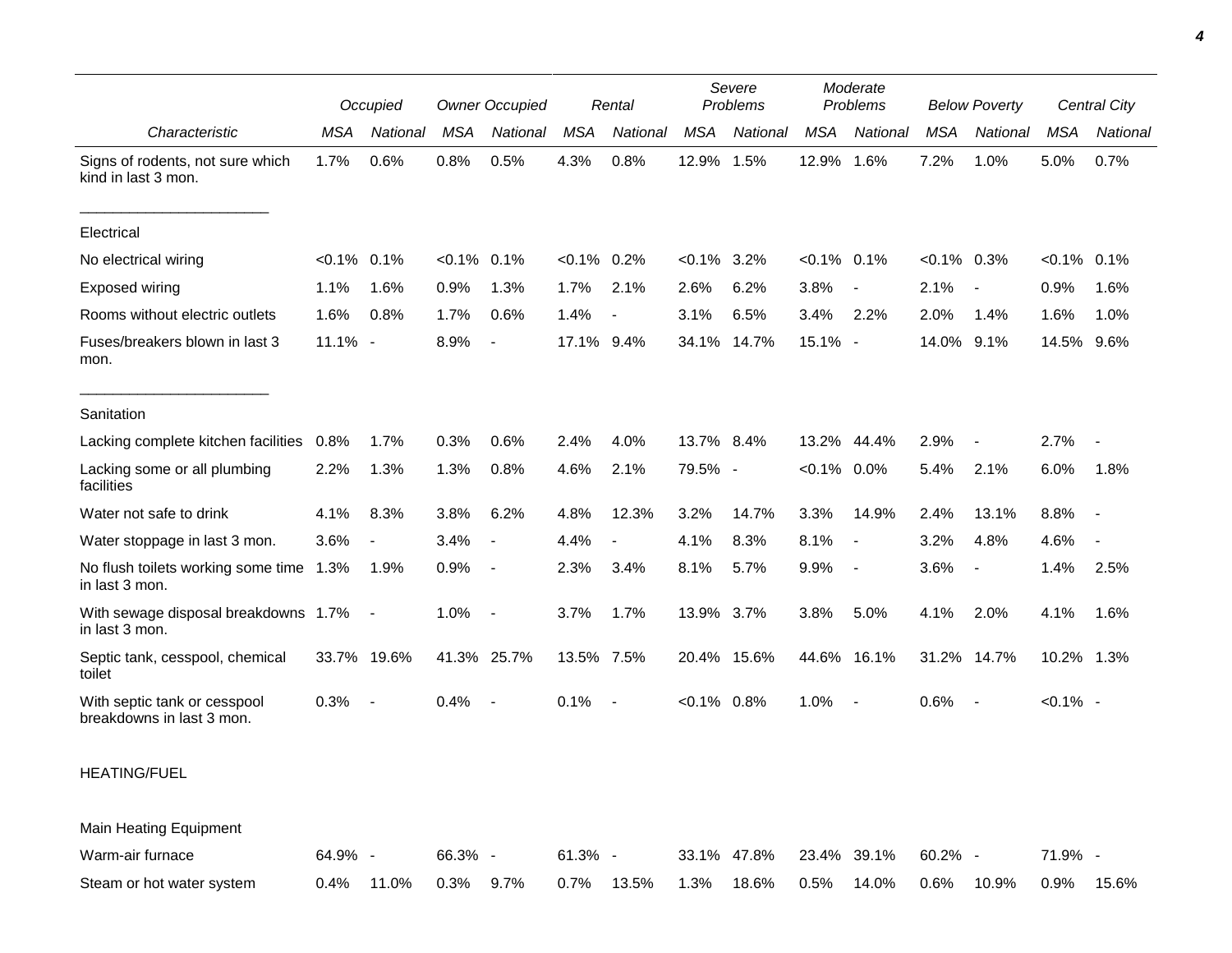|                                                         |                | Occupied                 |                | <b>Owner Occupied</b>    |                | Rental                   |                | Severe<br>Problems       |                | Moderate<br>Problems |                | <b>Below Poverty</b>     |                | Central City             |
|---------------------------------------------------------|----------------|--------------------------|----------------|--------------------------|----------------|--------------------------|----------------|--------------------------|----------------|----------------------|----------------|--------------------------|----------------|--------------------------|
| Characteristic                                          | <b>MSA</b>     | National                 | <b>MSA</b>     | National                 | <b>MSA</b>     | National                 | <b>MSA</b>     | National                 | <b>MSA</b>     | National             | <b>MSA</b>     | National                 | <b>MSA</b>     | National                 |
| Electric heat pump                                      | 25.2%          | 11.8%                    | 25.4%          | 12.9%                    | 24.6%          | 9.6%                     | 35.5%          | 7.1%                     | 5.9%           | $\blacksquare$       | 18.9%          | 9.7%                     | 15.3%          | 8.5%                     |
| Built-in electric units                                 | 0.5%           | 4.2%                     | 0.5%           | 2.6%                     | 0.6%           | 7.4%                     | 0.7%           | 5.2%                     | 1.5%           | 5.6%                 | 0.8%           | 5.9%                     | 1.2%           | 3.9%                     |
| Floor, wall, or other built-in hot air<br>without ducts | 3.1%           | 3.9%                     | 2.8%           | $\overline{\phantom{a}}$ | 3.7%           | 6.9%                     | 8.0%           | $\overline{a}$           | 2.4%           | 5.6%                 | 3.5%           | 6.7%                     | 2.7%           | 5.2%                     |
| Room heaters with flue                                  | 1.0%           | $\blacksquare$           | 1.0%           | 0.7%                     | 1.1%           | $\overline{\phantom{a}}$ | 2.1%           | 1.1%                     | 1.6%           | 1.1%                 | 1.8%           | $\overline{\phantom{a}}$ | 0.8%           | $\blacksquare$           |
| Room heaters without flue                               | 2.1%           | 1.0%                     | 1.7%           | 0.8%                     | 3.1%           | 1.2%                     | 2.4%           | $\overline{\phantom{a}}$ | 57.1%          | 25.2%                | 6.6%           | 2.2%                     | 2.0%           | 0.7%                     |
| Portable electric heaters                               | 1.9%           | 1.2%                     | 1.3%           | 0.9%                     | 3.4%           | 1.8%                     | 14.5% 3.9%     |                          | 6.5%           | 2.0%                 | 5.6%           | 3.0%                     | 4.2%           | 1.4%                     |
| <b>Stoves</b>                                           | 0.3%           | 0.9%                     | 0.2%           | 1.2%                     | 0.3%           |                          | 1.1%           | 4.0%                     | $< 0.1\%$ 1.0% |                      | 0.7%           | 1.2%                     | $< 0.1\%$ 0.1% |                          |
| Fireplace with inserts                                  | 0.2%           | $\overline{\phantom{a}}$ | 0.2%           | $\overline{\phantom{a}}$ | $< 0.1\%$      | $< 0.1\%$                | $< 0.1\%$      | 0.1%                     | $< 0.1\%$      | 0.1%                 | 0.2%           | $\overline{\phantom{a}}$ | 0.1%           | $\blacksquare$           |
| Fireplace without inserts                               | $< 0.1\%$ -    |                          | $< 0.1\%$ -    |                          |                | $< 0.1\% < 0.1\%$        | $< 0.1\%$ 0.2% |                          | $< 0.1\%$      | 0.1%                 | $< 0.1\%$ 0.1% |                          |                | $< 0.1\%$ $< 0.1\%$      |
| Other                                                   | 0.3%           | $\overline{\phantom{a}}$ | 0.1%           | $\sim$                   | 0.8%           | 0.4%                     | 1.4%           | 1.1%                     | 0.3%           | $\overline{a}$       | 1.0%           | 0.7%                     | 0.7%           | 0.3%                     |
| No heating equipment                                    | 0.1%           | 0.4%                     | $< 0.1\%$ 0.3% |                          | 0.2%           | 0.7%                     | $< 0.1\%$      | 1.1%                     | $< 0.1\%$      | 0.7%                 | $< 0.1\%$ 0.6% |                          | 0.1%           | 0.7%                     |
| Cooking stove                                           | 0.1%           | $\blacksquare$           | 0.1%           | $\sim$ $-$               | $< 0.1\%$      | 0.1%                     | $< 0.1\%$ 0.2% |                          | 0.8%           | 0.3%                 | 0.2%           | $\blacksquare$           | $< 0.1\%$ 0.1% |                          |
| <b>Water Heating Fuel</b>                               |                |                          |                |                          |                |                          |                |                          |                |                      |                |                          |                |                          |
| Electricity                                             | 55.1%          | 41.3%                    | 50.4% 39.0%    |                          | 67.8% 45.7%    |                          | 78.5%          | 38.7%                    | 60.6%          | 39.0%                | 60.2%          | 46.9%                    | 48.2%          | 31.9%                    |
| Gas, LP/bottled gas                                     | 44.8%          | 54.3%                    | 49.4% -        |                          | 32.1%          | 49.7%                    | 21.5%          | 53.8%                    | 38.2%          | 55.2%                | 39.2%          | 49.2%                    | 51.8%          | 62.8%                    |
| Fuel oil                                                | $< 0.1\%$ 4.1% |                          | $< 0.1\%$ 4.0% |                          | $< 0.1\%$ 4.3% |                          | $< 0.1\%$ 6.5% |                          | $< 0.1\%$      | 5.1%                 | $< 0.1\%$ 3.6% |                          | $< 0.1\%$ 5.0% |                          |
| Kerosene or other liquid fuel                           | $< 0.1\%$ -    |                          | 0.1%           |                          |                | $< 0.1\%$ $< 0.1\%$      | $< 0.1\%$      | $< 0.1\%$                | 1.2%           | 0.1%                 | 0.3%           | $\overline{\phantom{a}}$ |                | $< 0.1\%$ $< 0.1\%$      |
| Other                                                   | 0.1%           | 0.4%                     | 0.1%           | 0.4%                     | 0.1%           | $\blacksquare$           | $< 0.1\%$      | 1.0%                     | $< 0.1\%$      | 0.5%                 | 0.3%           | $\overline{\phantom{a}}$ | $< 0.1\%$ 0.2% |                          |
| Clothes Dryer(,000)                                     | 386            | 93,052                   | 304            | 72,397                   | 82             | 20,655                   | 9              | 1,139                    | 11             | 2,344                | 57             | 9,825                    | 73             | 21,908                   |
| Have Clothes Dryer                                      | 90.7% -        |                          | 98.1% -        |                          |                | 70.8% 53.2%              | 78.3%          | 54.2%                    | 70.6% -        |                      | 79.4% 61.2%    |                          | 78.0% -        |                          |
| Electricity                                             | 95.9% -        |                          | 95.1% -        |                          | 99.0% -        |                          | 97.5% -        |                          | 95.2% -        |                      | 98.0% -        |                          | 93.1%          | 74.3%                    |
| Gas, LP gas (liquid propane)                            | 4.0%           | 21.8%                    | 4.9%           | 23.5%                    | 1.0%           | 15.8%                    | 2.5%           | 21.0%                    | 4.8%           | 17.5%                | 1.8%           | 17.8%                    | 6.8%           | 25.6%                    |
| Other                                                   | $< 0.1\%$ -    |                          | 0.1%           |                          | $< 0.1\%$ 0.1% |                          | $< 0.1\%$ 0.1% |                          |                | $< 0.1\%$ $< 0.1\%$  | 0.1%           | $\overline{\phantom{a}}$ | 0.1%           | $\overline{\phantom{a}}$ |

Heating Problems

\_\_\_\_\_\_\_\_\_\_\_\_\_\_\_\_\_\_\_\_\_\_\_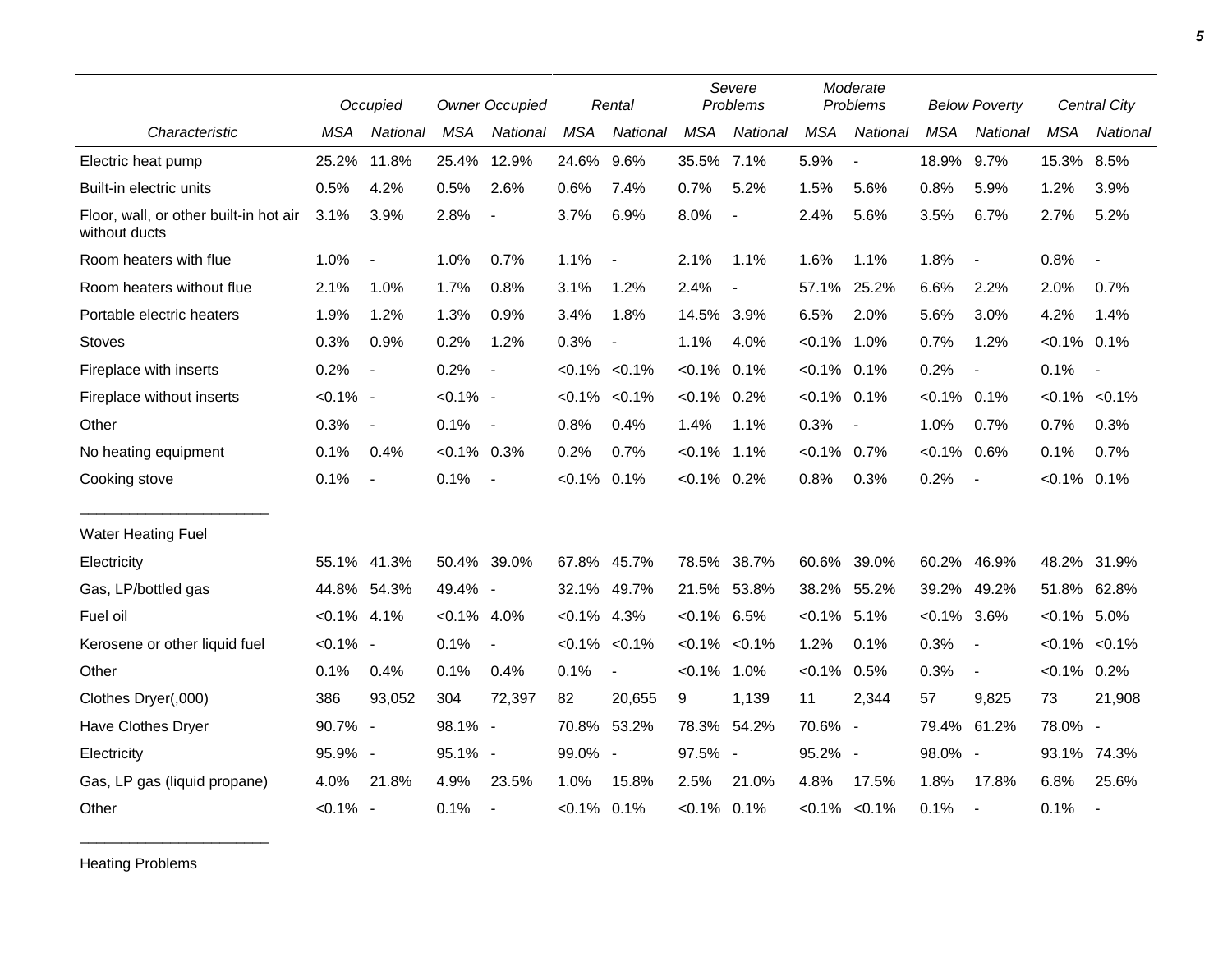|                                                             |                | Occupied                 |                | <b>Owner Occupied</b>    |                | Rental                   |                | Severe<br>Problems       |                | Moderate<br>Problems     |                | <b>Below Poverty</b>     |                | Central City             |  |
|-------------------------------------------------------------|----------------|--------------------------|----------------|--------------------------|----------------|--------------------------|----------------|--------------------------|----------------|--------------------------|----------------|--------------------------|----------------|--------------------------|--|
| Characteristic                                              | MSA            | National                 | <b>MSA</b>     | National                 | <b>MSA</b>     | National                 | <b>MSA</b>     | National                 | <b>MSA</b>     | National                 | <b>MSA</b>     | National                 | MSA            | National                 |  |
| Uncomfortably cold for 24 hours or 9.4%<br>more last winter |                | $\blacksquare$           | 8.9%           | $\blacksquare$           | 11.2% -        |                          | 30.9% 43.7%    |                          | 25.8% -        |                          | 15.2% -        |                          |                | 16.4% 10.1%              |  |
| Heating equipment breakdowns                                | 2.4%           | $\overline{\phantom{a}}$ | 1.9%           | $\blacksquare$           | 3.9%           | $\overline{\phantom{a}}$ | 19.2%          | 31.2%                    | 5.0%           | $\overline{\phantom{a}}$ | 4.8%           | $\overline{\phantom{a}}$ | 2.9%           | $\overline{\phantom{a}}$ |  |
| Other causes                                                | 6.1%           | $\overline{\phantom{a}}$ | 6.7%           | $\overline{\phantom{a}}$ | 4.5%           | 6.7%                     | 6.6%           | 11.0%                    | 18.8% -        |                          | 8.4%           | $\overline{\phantom{a}}$ | 11.1%          | 6.0%                     |  |
| Utility interruption                                        | 2.2%           | $\overline{\phantom{a}}$ | 2.6%           | $\overline{\phantom{a}}$ | 1.3%           | $\overline{\phantom{a}}$ | $< 0.1\%$      | 1.5%                     | 2.8%           | 1.9%                     | 2.8%           | 1.6%                     | 3.1%           | 1.1%                     |  |
| Inadequate heating capacity                                 | 1.4%           | $\overline{\phantom{a}}$ | 1.3%           | 0.7%                     | 1.5%           | 2.0%                     | 2.4%           | 3.9%                     | 9.3%           | 5.4%                     | 2.7%           | $\overline{\phantom{a}}$ | 2.4%           | 1.7%                     |  |
| Inadequate insulation                                       | 0.6%           | 1.1%                     | 0.5%           | $\overline{\phantom{a}}$ | 1.1%           | 1.8%                     | $< 0.1\%$      | 3.1%                     | 3.7%           | 5.0%                     | 0.9%           | 2.0%                     | 0.4%           | 1.4%                     |  |
| Cost of heating                                             | 1.5%           | 1.0%                     | 1.8%           | 1.0%                     | 0.6%           | 1.1%                     | 3.1%           | 1.7%                     | 4.7%           | 2.8%                     | 1.7%           | 1.3%                     | 4.3%           | 0.8%                     |  |
| Other                                                       | 0.7%           | 1.3%                     | 0.7%           | 1.2%                     | 0.5%           | 1.6%                     | 1.0%           | 3.5%                     | 0.9%           | 3.2%                     | 0.6%           | 1.8%                     | 0.9%           | 1.6%                     |  |
| SELECTED PHYSICAL<br><b>PROBLEMS</b>                        |                |                          |                |                          |                |                          |                |                          |                |                          |                |                          |                |                          |  |
| Severe Physical Problems(,000)                              | 12             | 2,103                    | 5              | 907                      | 7              | 1,196                    | 12             | 2,103                    |                |                          | 5              | 522                      | 6              | 909                      |  |
| Severe physical problems                                    | 2.8%           | 1.8%                     | 1.7%           | 1.2%                     | 5.8%           | 3.1%                     | 100%           | $\overline{\phantom{a}}$ |                |                          | 6.9%           | 3.3%                     | 6.5%           | 2.7%                     |  |
| Plumbing                                                    | 2.2%           | 1.2%                     | 1.3%           | 0.8%                     | 4.6%           | 2.1%                     | 79.5% -        |                          |                |                          | 5.4%           | 2.1%                     | 6.0%           | 1.8%                     |  |
| Heating                                                     | 0.5%           | $\overline{\phantom{a}}$ | 0.3%           | $\blacksquare$           | 1.0%           | $\overline{\phantom{a}}$ | 17.9%          | 28.6%                    |                |                          | 1.1%           | $\overline{\phantom{a}}$ | 0.3%           | 0.8%                     |  |
| Electric                                                    | $< 0.1\%$ 0.1% |                          | $< 0.1\%$ 0.1% |                          | $< 0.1\%$ -    |                          | $< 0.1\%$ 3.1% |                          |                |                          | $< 0.1\%$ 0.1% |                          | $< 0.1\%$ -    |                          |  |
| Hallways                                                    | $< 0.1\%$ 0.0% |                          | $< 0.1\%$ 0.0% |                          | $< 0.1\%$ 0.0% |                          | $< 0.1\%$ 0.0% |                          |                |                          | $< 0.1\%$      | $0.0\%$                  | $< 0.1\%$ 0.0% |                          |  |
| Upkeep                                                      | 0.1%           | $\overline{\phantom{a}}$ | $< 0.1\%$ -    |                          | 0.2%           | $\overline{\phantom{a}}$ | 2.6%           | $\blacksquare$           |                |                          | 0.4%           | 0.1%                     | 0.2%           |                          |  |
| Moderate Physical Problems(,000)                            | 15             | 4,126                    | 9              | 1,568                    | 6              | 2,558                    |                |                          | 15             | 4,126                    | 8              | 1,170                    | 4              | 1,628                    |  |
| Moderate physical problems                                  | 3.5%           | $\overline{\phantom{a}}$ | 2.8%           | 2.1%                     | 5.5%           | $\overline{\phantom{a}}$ |                |                          | 100%           | $\blacksquare$           | 10.5%          | 7.3%                     | 4.3%           | $\overline{a}$           |  |
| Plumbing                                                    | 0.3%           | $\overline{\phantom{a}}$ | 0.3%           | $\overline{\phantom{a}}$ | 0.2%           |                          |                |                          | 7.3%           | 5.2%                     | 0.8%           | 0.4%                     | 0.3%           |                          |  |
| Heating                                                     | 2.0%           | 0.9%                     | 1.6%           | 0.8%                     | 3.1%           | 1.1%                     |                |                          |                | 57.1% 25.2%              | 6.4%           | 2.1%                     | 2.0%           | 0.7%                     |  |
| Upkeep                                                      | 0.5%           | 1.6%                     | 0.3%           | 0.5%                     | 1.0%           | 3.7%                     |                |                          | 13.2%          | 44.4%                    | 0.8%           | 2.9%                     | 1.0%           | 2.6%                     |  |
| Hallways                                                    | $< 0.1\%$      | 0.0%                     | $< 0.1\%$      | 0.0%                     | $< 0.1\%$      | 0.0%                     |                |                          | $< 0.1\%$ 0.0% |                          | $< 0.1\%$      | 0.0%                     | $< 0.1\%$      | 0.0%                     |  |
| Kitchen                                                     | 1.0%           | $\blacksquare$           | 0.8%           |                          | 1.4%           | $\sim$                   |                |                          | 27.3% -        |                          | 3.0%           | 2.3%                     | 1.2%           | 1.6%                     |  |

\_\_\_\_\_\_\_\_\_\_\_\_\_\_\_\_\_\_\_\_\_\_\_